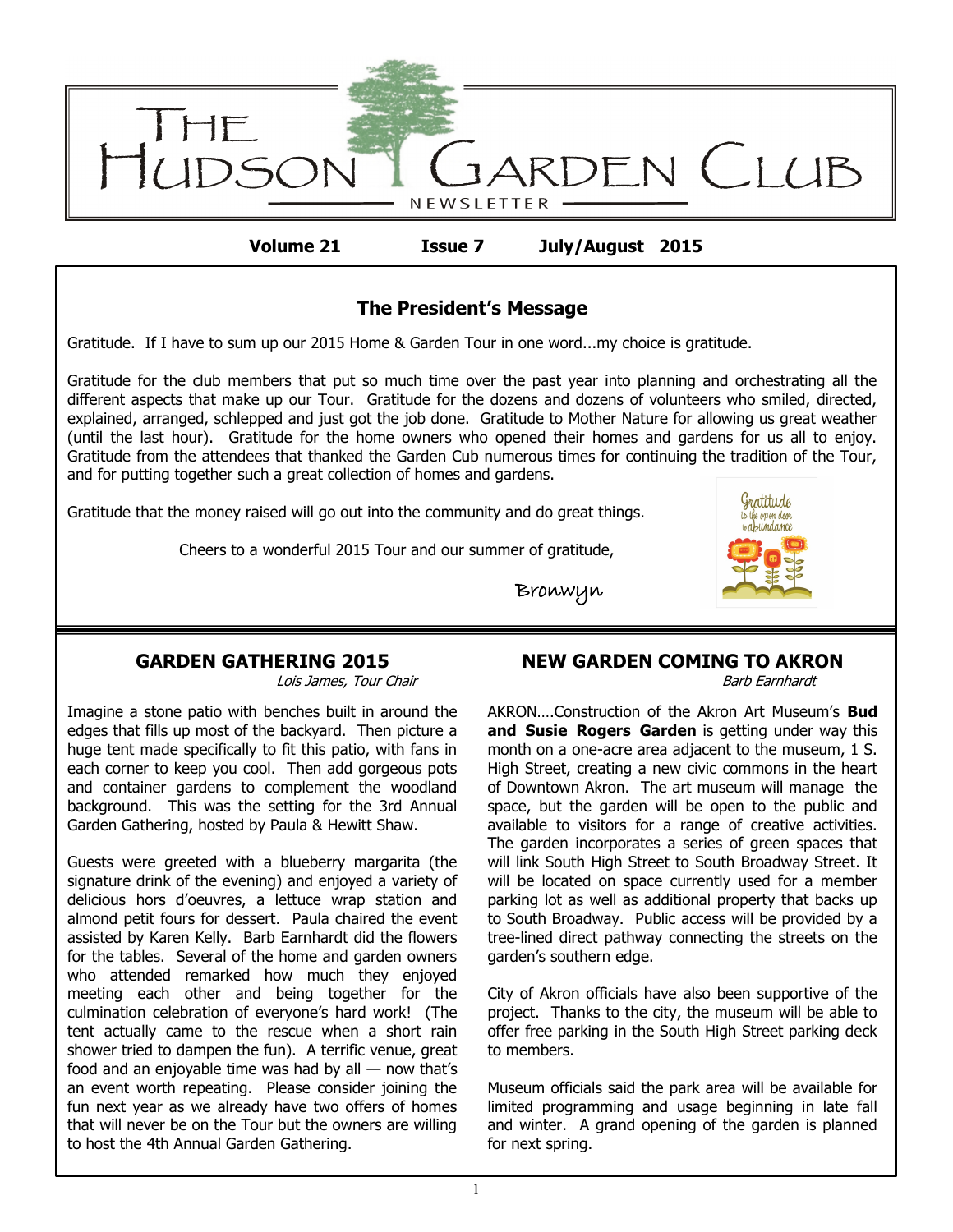## **HGC SEPTEMBER PROGRAM**

Thursday, September 17, 2015

#### **Any suggestions for monthly meeting programming would be appreciated. Send suggestions to Bronwyn Pierson at [bronwyn6870@aol.com.](mailto:bronwyn6870@aol.com)**

Our September speaker will be Nathan Edge, Garden Manager of Hattie's Gardens...a Hattie Larlham sustainable agricultural program for adults with developmental disabilities. This fabulous program is in our own backyard, and Edge will speak to the club about their garden philosophy, the challenges of growing organically and the benefits for the community.

#### **Harvest Fair Friday, September 11 at McDowell Elementary**

Mark September 11 down on your calendars for the always fun Harvest Fair at McDowell Elementary. I will need several volunteers for an hour in the morning to help check in entries. Please email Bronwyn Pierson at [bronwyn6870@aol.com.](mailto:bronwyn6870@aol.com)

#### **HERB GROUP FEATURES "LOVAGE"** Sherry Beam, Herb Chair

Lovage is definitely queen of the herb garden. The handsome herb is more than just another "pretty face" in your garden because every part of this plant is edible. It is one of those herbs that many have never heard about, or experienced, but one that has been around for centuries. We are looking forward to showcasing this special herb, and why we feel everyone should be growing it.

Personally, the first time I heard of it was back in April 2003 when we brought in Jo Ann Gardner for a presentation. At that time she had authored several herb books and by the time she left, many of us were on the search for lovage plants (we found them at Quailcrest Herb Farm). Using her books and articles for references, we have developed many ways to use all parts of this special giant of the garden. Lovage (Levisticum officinale) is making a comeback. This hardy perennial member of the parsley family was grown in ancient monastery gardens. In the Middle Ages, the emperor Charlemagne so esteemed lovage that he decreed that it be grown in all his gardens.

There are few food items that lovage doesn't go into in my kitchen and when I make a batch of the lovage and herb seasoning, everyone wants some to try! Dorothy Malpass and Daniela Baloi and I will team up to share our experiences with lovage; growing it from seed, tips on planting, growing and harvesting this delicious herb...and trying out some of our favorite recipes.

We will meet **Thursday, August 20 at 11am, location to be announced. There will be a small fee. Reservations are required and must be made by August 14.** Those attending will be notified of final details. RSVP to [sherrybeam@hotmail.com](mailto:sherrybeam@hotmail.com) or (330) 573-6353 (cell).

# **A THANK YOU FROM THE TOUR FLOWER ARRANGERS**

Barb Earnhardt, Tour Flower Coordinator

One of the fine traditions of our Home & Garden Tour are the flower arrangements that are created to enhance the homeowner's efforts to present their homes in the best light to our visitors. This labor of love involves a lot of preparation: assigning the arrangers to a team, the team meeting with the homeowners to determine rooms and specific placement of designs, choosing containers, thinking about flowers, picking flowers, arranging flowers, delivering flowers, freshening flowers. Each team counts on the use of peonies and can pick them early, refrigerating them for weeks in advance of the Tour. But then the thoughts turn to questions. What will we find in the gardens? Will there be Astilbe? Baptisia? Clematis? Delphiniums…? Experience helps answer these questions….sometimes Each year the weather is different and affects bloom times, so we can count on very little. For example, Feverfew is a filler flower we like to use  $-$  and we expect it to be ready as in past years  $-$  but this year it peaked *after* the Tour. These little difficulties are really challenges and opportunities for creativity.

But none of this would be possible without our members who offer us their gardens for picking!

If we could, we'd give one of The Hub's "Floral Salutes" to each of you who allow us to come visit and pick in your gardens for the flower arrangements. We simply could not do our job and keep the tradition of designs from local fresh garden flowers and foliage without your generosity!!! The variety we find in your gardens delights us. Bright red service berries — coral Peonies — yarrow — greens of every shade, including variegations, Delphiniums, Campanula glomerata, Clematis….the full spectrum of the rainbow (ROYGBIV), bright and pastel, every shape and size was represented. You may not hear the excited conversation over a discovery of a special something growing in your garden. Or over the happy idea that comes from finding a surprising bloom in your garden. You may never know if we found The Perfect Focal Flower, filler flowers, greens, branches, buds, vines, seedpods, berries in your garden or in another. But we do and we THANK YOU SO MUCH!

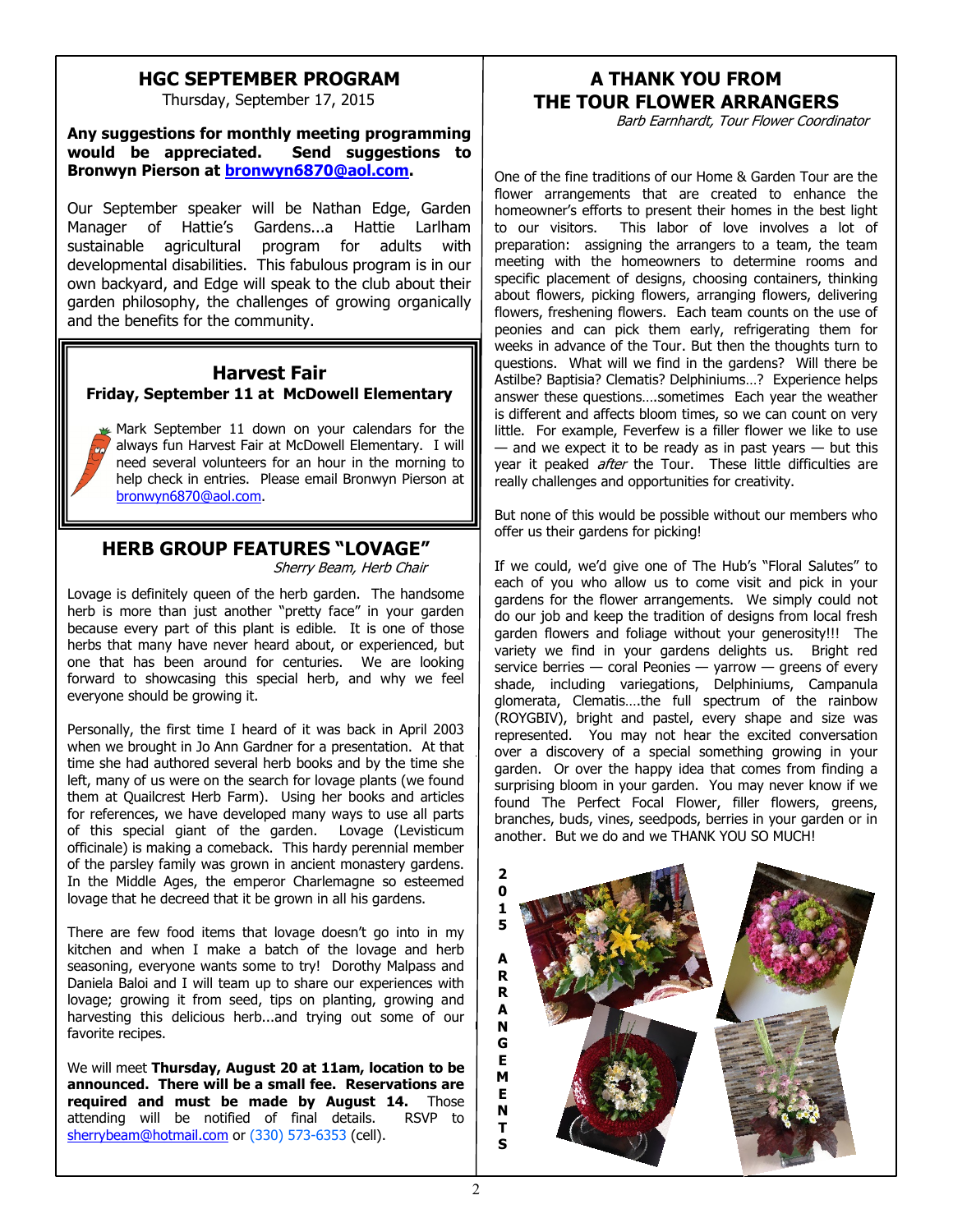# **Treasurer's Report**

| <b>Account Balances as of June 30, 2015</b> |  |             |
|---------------------------------------------|--|-------------|
| <b>PNC Savings</b>                          |  | \$61,871.53 |
| Scholarship Fund (Restricted)               |  | \$18,778.54 |
| Unrestricted Cash/Checking                  |  | \$46,540.71 |

**Total Bank Accounts \$** 127,190.78

Daniela Baloi, Treasurer



**We've Come A Long Way!** Lois James, Tour Chair

The past: In 1947 (the first year a fee was charged to visit 11 Hudson Gardens) 40 tickets were sold at 50 cents per ticket. This, plus a few donations, yielded a profit of \$24.50.

The present: In 2015 about 1,350 tickets were sold. This, plus the ads in our Program (up 18% from last year), the Garden Shop profit (up 20% from last year), and the Garden Gathering, yielded a profit of \$39,500 to give back to the community! This is our highest profit since  $2005 -$  even up 6% from 2010 (the last three-day Tour). So, thank you to all the members of the HGC who helped to make the 2015 Tour such a successful event! Everyone who chaired a committee, worked on one, or volunteered to help in any way deserves a well-earned pat on the back.

In addition, we need to thank the hundreds of non-members without whose help we would simply not have been able to operate. If you know one of these volunteers, please make sure to express our gratitude the next time you see them. It is sometimes not easy to find people to donate their time and we are extremely grateful to those who do. So, THANK YOU again to EVERY ONE of you who had a part in this year's Tour!

To stay/become involved next year, please check the box on the membership renewal form that will come with the September newsletter. Our two new Co-Chairs, Camille Kuri and Dawn Maloney, along with their Logistics person, Katy Doran (who will be one of the Tour Co-Chairs for 2018 and 2019) will be happy to meet and work with you.

\*\*\*\*\*\*\*\*

# **FREE TO A GOOD HOME WITH GARDEN SPACE**

A friend has a large blue Baptisia that has overtaken her smallish garden space. She offers it to someone who will dig it out and take it home. Contact Barb Earnhardt for more information at (330) 653-3831 or [barbearnhardt@yahoo.com.](mailto:barb.earnhardt@yahoo.com)

#### **NEW MEMBERS**



#### **Deborah Foise**

16 Essex Circle Hudson, OH 44236 (234) 380-1707 dtfoise@aol.com

#### **Ginny Kelleher**

1868 Nantucket Lane Stow, OH 44224 (330) 592-6614 ginnyk04@gmail.com

### **FLOWER ARRANGING NEWS**

Barb Earnhardt



Congratulations to the Twinsburg Garden Club on their recent "Garden Party" flower show. Some of our members visited the lovely show which featured many floral designs, floral crafts, horticulture specimens, and educational exhibits. There is always something to be learned from flower shows, including from the ribbons awarded, the judges comments and the

creativity of the entries. The Design Division included a class with criteria for a miniature design not to exceed five inches in any dimension. These entries were shown in wooden boxes that framed them. The photo shown here is one of these delightful little designs.



Our club is an affiliate club of Cleveland Botanical Garden/Holden Arboretum. Each affiliate club has one of their club members act as their representative to this group. Sue L'Hommedieu is retiring from this role and Janice Lindstrom has volunteered to be our new representative to this group. Thank you Jan!

To learn more about what the affiliated clubs do and ways to get involved as a club, go to:

<http://www.cbgarden.org/about/affiliated-garden-clubs.aspx> and read the latest issue of their monthly newsletter, **The Root**.